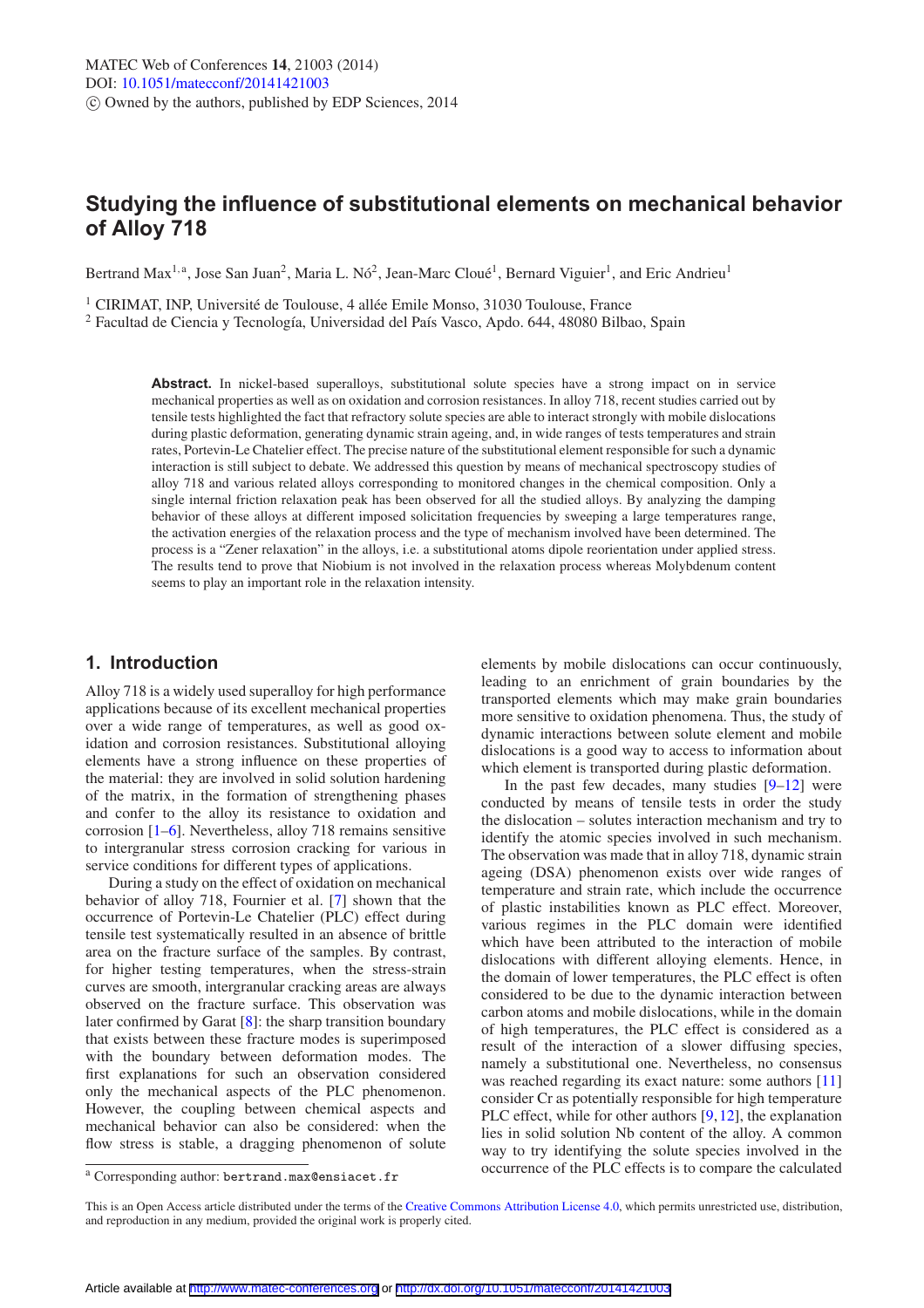

<span id="page-1-0"></span>**Figure 1.** True stress-true strain tensile curves obtained at  $\varepsilon = 3.210^{-4}s^{-1}$  on heat treated alloy 718 for various temperatures and showing different serration behavior. The curves are offset from each other for better visualization.

apparent activation energies with the activation energies for de diffusion of various solute species in the alloy. An abundant literature on diffusion data of various species in Ni and Ni-based alloys exists.

In a previous study [\[13\]](#page-5-7), we characterized the deformation modes of the alloy by means of tensile tests over a wide range of thermo-mechanical conditions. Typical true stress-true strain curves obtained in a previous study for different temperatures of test on aged alloy 718 are plotted on Fig. [1.](#page-1-0)

The numerous tensile tests performed on alloy 718 allowed to draw accurately the occurrence domain of PLC serrations in the strain-rate – inverse temperature plane. Additionally this domain could be shared between normal and inverse behavior for the evolution of the critical strain to the onset of PLC effect. These domains are considered as respectively "low temperature" and "high temperature" of PLC effect. From this map, various methods were employed to calculate the apparent activation energies of the mechanisms involved in both normal and inverse PLC areas. A detailed description of the results and of the methods used to evaluate the apparent activation energies is the object of a previous publication [\[13\]](#page-5-7).

Representative values of apparent activation energies obtained in this study are approximately 80–100 kJ/mol for the low temperature (normal) PLC effect, and 200– 280 kJ/mol for the high temperature (inverse) PLC effect, which is consistent with previous studies on the alloy [\[9,](#page-5-4) [11](#page-5-6),[12](#page-5-5)]. Thus, it was concluded that in the low temperature domain, the atomic element involved in the dynamic interaction with dislocations is free carbon, while in the high temperature PLC domain the element responsible for the flow instabilities is a substitutional one. Nevertheless, the scattering of the existing diffusion data of substitutional elements as well as of the apparent activation energies do not allow to conclude on the exact nature of the atomic element responsible for this temperature domain of the PLC effect in alloy 718.

The present paper reports results from a mechanical spectroscopy study (internal friction) conducted on alloy 718 and various alloys with related chemical composition. This technique provides information on defects mobility in the alloy, such as point defects, dislocations or grain boundaries in the anelastic deformation domain [\[14](#page-5-8)[,15](#page-5-9)]. As these defects are also those involved in plasticity, measurements of the anelastic contribution to deformation can be very useful in better understanding the interaction mechanisms as well as the atomic elements involved in the dynamic strain ageing phenomena during plastic deformation of the alloy.

# **2. Materials**

Four different alloys have been used in this study: alloy 718 (hereafter referred as 718), a model alloy 718 like but without Nb (718-Nb), a model alloy 718-like enriched in Mo  $(718+Mo)$ , and alloy  $625+ (625+)$ . The chemical composition of the alloys as determined by Glow Discharge Mass Spectrometry (GDMS) is given in Table [1.](#page-2-0)

Alloy 718 used in the present study was provisioned in the form of single coil of rolled thin strip (0.64 mm thick) in the solutionized state. The alloy exhibited an homogeneous equiaxed grain structure with mean grain size around 15 to 20  $\mu$ m. Alloy 718-Nb was provisioned as an hot forged ingot and required subsequent cold work and heat treatments to obtain a microstructure comparable with 718. The final grain size of the alloy is  $15-30 \,\mu$ m. Alloy 718+Mo in the as-received state is a hot rolled plate of 6mm thick. The alloy has been solutionized 1 hour dwell at 1060◦C followed by fast quenching to remove the intergranular delta phase. The grain size is about 20 to 40  $\mu$ m. Alloy 625+ is a cold work plate of 4 mm thick which was solutionized. The grain size is about 15 to  $30 \mu m$ .

Additionally an ageing heat treatment currently used for industrial application of alloy 718 has been applied to alloys 718, 718+Mo and 625+. Such treatment results mainly in the precipitation of hardening  $Ni<sub>3</sub>Nb \gamma''$ -phase.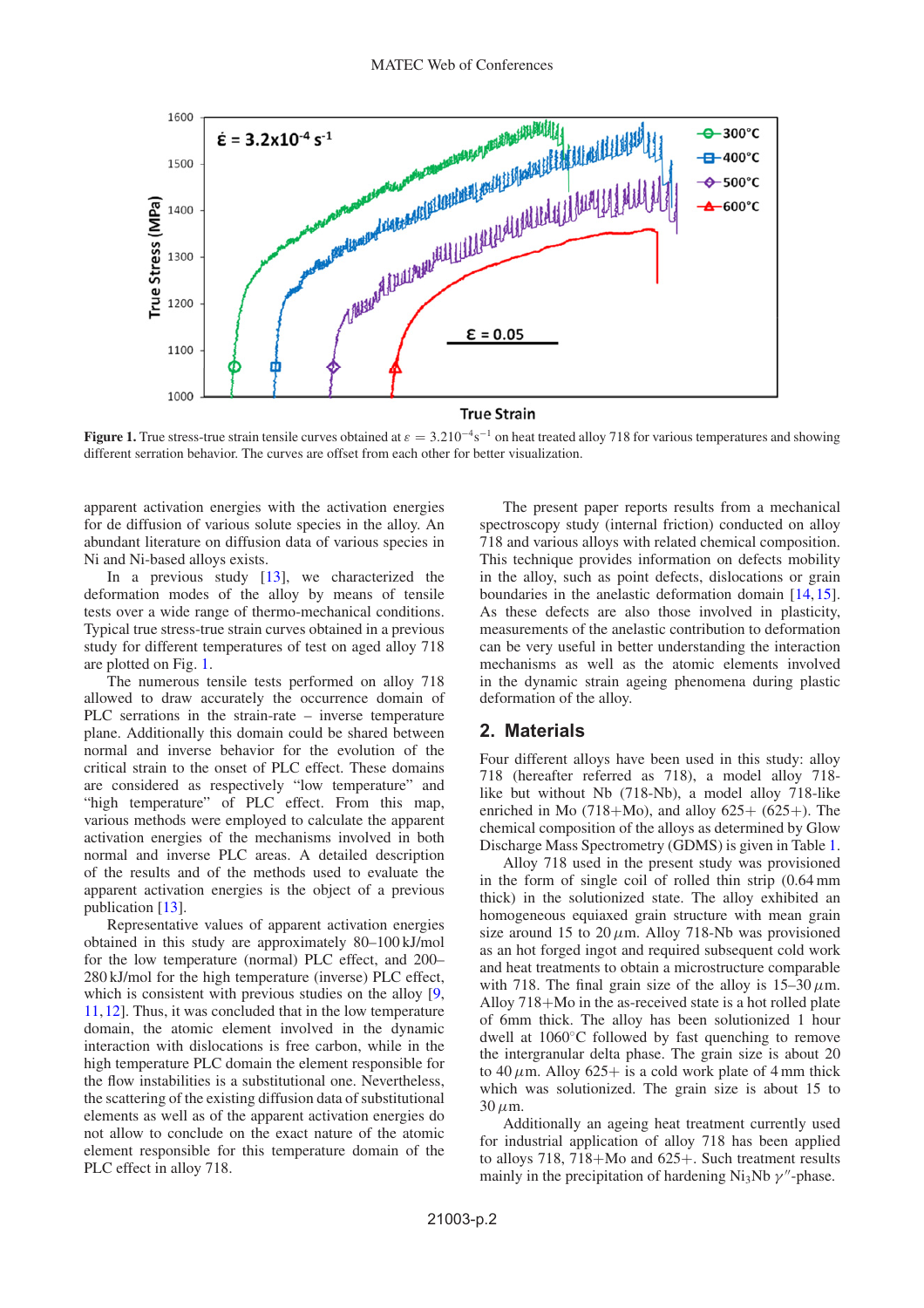<span id="page-2-0"></span>

| <b>Element</b> | Ni   | Fe    |       | Nb         | Ti   | Al          | Mo   | Mn   | Si   |       |       |
|----------------|------|-------|-------|------------|------|-------------|------|------|------|-------|-------|
| Alloy 718      | bal. | 18.30 | 18.39 | 4.94       | 0.95 | <u>J.56</u> | 3.0  | 0.06 | 0.04 | 0.02  | 0.033 |
| Alloy 718-Nb   | bal. | 8.47  | 17.92 | ${<}0.001$ | .01  | 0.52        | 292  | 0.12 | 0.06 | 0.044 | 0.06  |
| Allov 718+Mo   | bal. | 14.44 | !8.6  | 5.13       | .01  | 0.53        | 4.44 | 0.1  | 0.12 | 0.03  | 0.03  |
| Alloy $625+$   | bal. | 3.60  | 21    | 3.5        | 1.5  | 0.2         | 8.0  | 0.1  | 0.05 | 0.02  | 0.03  |

**Table 1.** Chemical composition of the different alloys of the study (Wt %).

This ageing treatment consists in two 8 hours dwells, respectively at temperatures 720 ◦C and 620 ◦C for alloys 718 and 718+Mo, and 735 ◦C and 630 ◦C for alloy 625+. It is worth noting that treatment was not applied to alloy 718-Nb which does not contain Nb and thus cannot form  $\gamma''$  precipitates.

IF specimens with gage dimensions  $50 \times 5$  mm<sup>2</sup> were cut either by disc saw machining (for alloy 718) or by wire electro-erosion (for the three other alloys). All samples surfaces were mechanically polished with SiC paper on at least 0.1 mm in order to remove the machining heat affected zone and until final surface 1200 grade SiC paper before testing.

# **3. Experimental methods**

### **3.1. Internal friction tests**

The internal friction (IF) and dynamic modulus measurements have been carried out on a forced sub-resonant torsion pendulum, able to work as a function of frequency in the range 0.01 to 3 Hz as well as to work as a function of temperature in the range 150 to 1100 K, both with an excellent resolution [\[16\]](#page-5-10). In this study, the measures have been made as a function of temperature. The samples were tested at two frequencies per decade, during the heating of the sample at 1 K/min and under a vacuum of about 1 to  $2 \times 10^{-6}$  mbar, with initial oscillation deformation amplitude at room temperature of  $1.0 \times 10^{-5}$ . Temperature measures were made by mean of a K thermocouple located at the basis of the IF sample.

#### **3.2. Analysis method**

The tested samples spectra all received the same postanalysis which method is described in the following part and theoretically developed in [\[14](#page-5-8)]. The example proposed in this part concerns aged alloy  $625 +$ . Typical spectra obtained after IF measurements appear on Fig. [2.](#page-2-1)

#### *3.2.1. Subtraction of the high temperature background*

The main point of the analysis of an IF spectrum is to subtract the high temperature background (HTB). The HTB is a phenomenon appearing for temperature of the order of 0.6 to  $0.7T_m$  which is observed in many materials.

This is a thermally activated phenomenon that can be described as a relaxation process which characteristic time is very distributed and having a relaxation strength which is extremely high.

The HTB can be approximated by considering its low temperature beginning of peak by a standard relaxation

<span id="page-2-1"></span>

**Figure 2.** IF spectra obtained for alloy 625+ at four frequencies varying from 1 Hz to 0.03 Hz.

<span id="page-2-2"></span>

**Figure 3.** Determination of the high temperature background of a spectrum, example of alloy 625+, for a frequency 0.3 Hz.

peak, which means having an exponential envelope. The HTB of an IF spectrum is represented on Fig. [3.](#page-2-2)

The subtraction of the HTB from the spectrum leads to obtain a peak which is more symmetrical, modifying as well the position of the maximum of the peak in temperature, impacting by the way the activation energy calculation. The appearance of IF peaks after subtraction of the HTB is represented on Fig. [4.](#page-3-0)

On these corrected peaks different analysis have to be made in order to obtain the pertinent information allowing to conclude on the kind of defect and the mechanism implied in the relaxation process studied.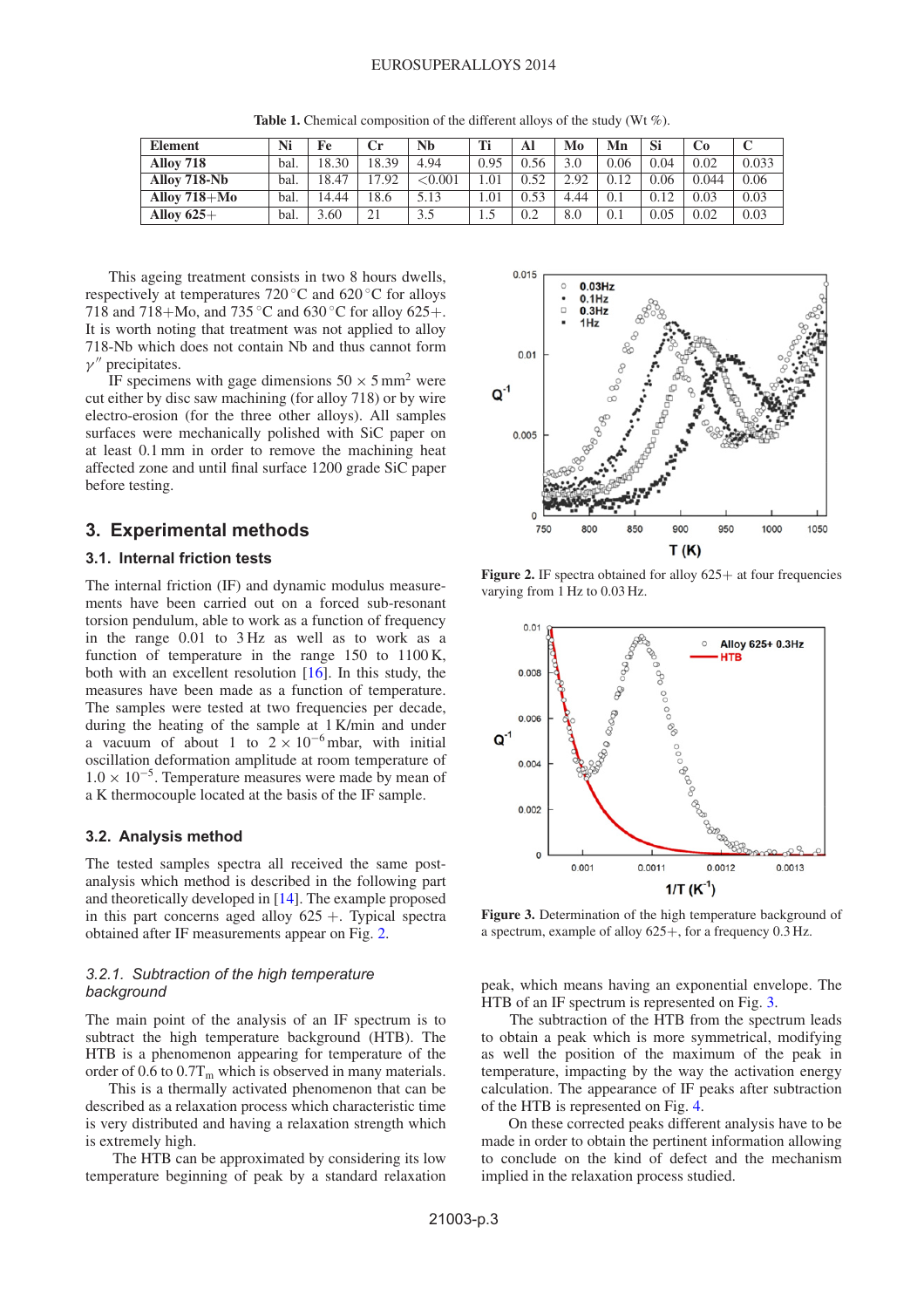<span id="page-3-0"></span>

**Figure 4.** Corrected IF spectra for alloy 625+ for frequencies varying from 1 Hz to 0.03 Hz.

<span id="page-3-1"></span>

**Figure 5.** Plot of  $\log(F) = f(\frac{1}{T_p})$  or activation energy determination of the relaxation process generating the studied IF peak in alloy  $625 +$ .

#### *3.2.2. Determination of the activation energy*

From the determination on the corrected spectra of the temperature of the peak maximum,  $(T_p)_F$ , or each solicitation frequency, F, it is possible to determine the activation energy of the relaxation process implied in the apparition of the peak. Plotting  $\log(F) = f(\frac{1}{T_p})$ enerates a straight line corresponding to the Eq. (1).

$$
Log(F) = -Log(2\pi.\tau_0) - \frac{H_{act}}{2,3026.k} \cdot \frac{1}{T}1.
$$
 (1)

The corresponding plot for alloy  $625+$  is reported on Fig. [5.](#page-3-1) The slope of the linear fitting of the curve with an excellent correlation coefficient gives access to the activation energy of the relaxation process involved in the occurrence of the IF peak.

#### *3.2.3. Determination of the peak width*

The width of the peak is an indication of the distribution of relaxation times of the studied process. This is the reason why the peak shapes obtained in this study have

<span id="page-3-2"></span>

Figure 6. Fit of the corrected IF peak of alloy 625+ for a frequency of 1 Hz by a Debye peak with a broadening factor of  $r_2 (\beta) = 1.2$ .

been compared to ideal Debye peaks, and their deviation to ideality quantified. In order to do so, it is necessary to compare the experimental corrected peak with theoretical peak for the same relative width  $[14]$ , which is given by Eq. (2).

$$
Q^{-1} = \tan\phi = \tan\phi_{\text{max}}.\cosh^{-1}\left[\frac{H_{act}}{r_2(\beta).k}\cdot\left(\frac{1}{T}-\frac{1}{T_p}\right)\right]2.
$$
\n(2)

In which  $tan\phi_{max}$  the maximum height of the peak and  $T_p$ he temperature of this maximum,  $H_{act}$  is the activation energy determined by the previous method, k is the Boltzmann constant, and  $r_2(\beta)$  is the broadening factor of the peak.

 $r_2(\beta)$  is the variable quantity permitting to fit the experimental curve with the theoretical one: its value gives information about the dispersion of characteristic relaxation time, so about the type of mechanism involved in the relaxation process. Concerning the values of  $r_2(\beta)$ , it is generally considered that when  $r_2(\beta)$  lies between 1 and 1.6, the relaxation process is linked to point defect and elastic dipoles reorientation, while above this value, the process may involve dislocations deforming around an equilibrium position, or grain boundaries.

An example of such a fitting of an experimental IF peak by enlarged Debye peaks appears on Fig. [6.](#page-3-2)

The broadening factor chosen to fit this spectrum is  $r_2(\beta) = 1.2$ , which corresponds to a relaxation process due to point defects.

## **4. Results and interpretation**

### **4.1. Internal friction tests**

A first aspect that has to be mentioned is that all the tested alloys exhibit only one IF peak in the studied temperature range (298–1100 K). The results of the IF tests, in terms of activation energies, relaxation times, and IF peak broadening factor appear in Table [2.](#page-4-0)

These first observations on different alloys and metallurgical conditions give the following information: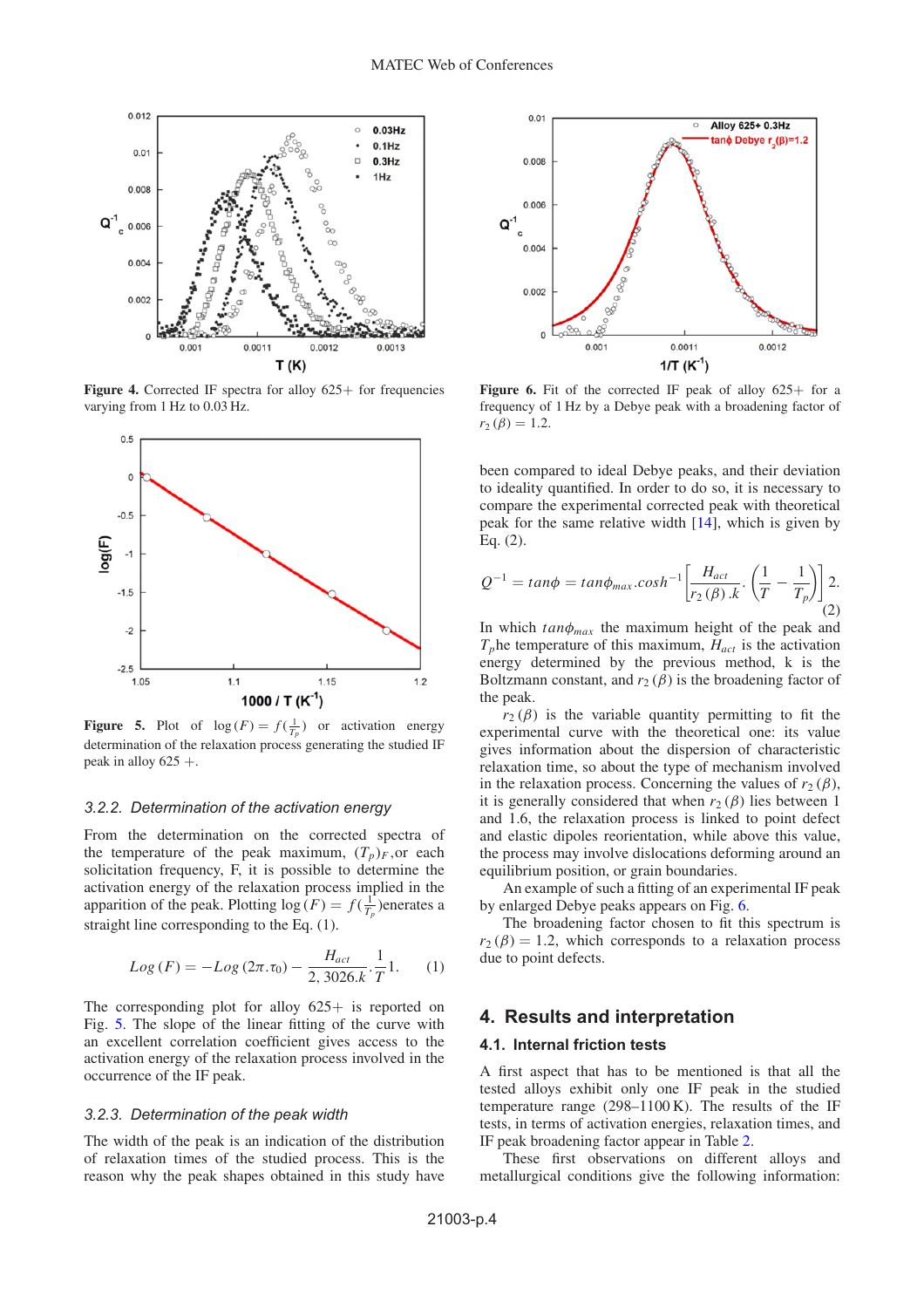<span id="page-4-1"></span>

| Alloy            | $Q_{\text{act}}(kJ/mol)$ | $\tau_0(s)$           | $\mathbf{r}_2(\beta)$ |
|------------------|--------------------------|-----------------------|-----------------------|
| <b>Alloy 718</b> | 292                      | $9.8 \times 10^{-16}$ | 12                    |
| Alloy 718-Nb     | 300                      | $4.9 \times 10^{-16}$ | 13                    |
| Alloy $718 + Mo$ | 291                      | $1.0 \times 10^{-17}$ | 1.3                   |
| Alloy $625+$     | 294                      | $3.0 \times 10^{-18}$ | 12                    |

<span id="page-4-0"></span>**Table 2.** Summary of the IF spectra analysis for the different alloys of the study.



**Figure 7.** Relaxation mechanism of the Zener peak: reorientation of a substitutional dipole by exchange of one substitutional with a vacancy under cyclic applied stress.

the broadening factors of the IF peaks are between 1.2 and 1.3, which leads to conclude that the IF peaks observed are linked to point defects. The activation energies calculated from the peaks at different frequencies are close to the diffusion energies of substitutional solute atoms in Ni and Ni-base alloys, between 290 and 300 kJ/mol.

What can be inferred from these first results is that the peak observed and analyzed in all four alloys is a Zener peak [\[15,](#page-5-9)[17](#page-5-11)] caused by the reorientation of elastic dipoles constituted by pairs of substitutional atoms and a vacancy closest neighbor, as explained in Fig. [7.](#page-4-1) An important point is that, for a Zener peak, the relaxation strength  $\Delta$  (which is linked to the height of the peak) is related to the solute concentration of the substitutional element involved in its apparition. This is true for dilute solid solutions, as well as for concentrated solid solutions  $[18,19]$  $[18,19]$  $[18,19]$ . Which means that, in this study, the comparison of the IF peak heights of different alloys can provide important information on the nature of the element involved in the relaxation process.

#### **4.2. Comparisons of IF peak heights**

A first comparison can be made upon alloys exhibiting different solute Nb contents. Three different specimens have been considered: alloy 718 in the standard (heat treated) state, the same alloy in the solutionized state and the alloy 718-Nb. IF results show that the three specimens exhibit the same Zener peak in terms of temperature and frequency behavior. The peaks shown by alloys in solid solution states (718 and 718-Nb) are exactly superimposed while the heat treated 718 alloy shows a slightly higher peak. These results clearly demonstrate that the solute concentration on Nb does not influences the IF peak, that is this peak cannot be related to the presence of Nb atoms. Similarly the influence of Al and Ti species can also be disregarded since their solute content strongly varies during the precipitation heat treatment.

<span id="page-4-2"></span>

Figure 8. Comparison of the peak heights at F=0.3Hz of alloys 718 (3wt%Mo), 718+Mo (4.4wt%Mo) and 625+ (8wt%Mo).

The last comparison of alloys providing important information is the one between aged alloys, containing different levels of Mo, namely: alloy 718, alloy 718+Mo and alloy 625+, with respectively 3wt%, 4.4wt% and 8wt% Mo content, as mentioned in Table 1. The purpose is to evaluate if the Mo content of the alloy has an influence on the relaxation strength,  $\Delta$ , by comparison of the height of the IF peaks in relation with the composition. This comparison is the object of Fig. [8.](#page-4-2) The height of the IF peak increases for the different alloys 718, 718+Mo and 625+.

When considering the chemical compositions of these alloys (Table 1), it appears clearly that the only alloying element, which varies in a coherent way with the height of the peak between the three alloys, is Mo.

This study by means of mechanical spectroscopy shows that all the tested alloys exhibit an IF peak related to Zener relaxation. The comparison of the result obtained for the alloys with different chemical composition shows that Nb is not involved in this relaxation but highlights the effect of Mo.

# **5. Discussion**

The tensile tests carried out on wide ranges of temperatures and strain rates in a previous study [\[13\]](#page-5-7) permitted to distinguish between two domains of different types of PLC effects: a low temperature PLC effect, and a high temperature PLC effect. It is commonly agreed that for low temperature domain, the origin of flow instabilities is the interaction between mobile dislocations and C atoms. By contrast, for high temperatures PLC effect, different substitutional elements have been proposed, without providing very convincing arguments. Indeed, the last proposition appearing in literature was that Nb is the element responsible for high temperature PLC effect [\[12\]](#page-5-5). Nevertheless, we recently carried out tensile tests on alloy B (without Nb), in the high temperature PLC domain  $(650^{\circ}C-10^{-4}s^{-1})$  which exhibited plastic instabilities. This means that Nb cannot be considered as the only element involved in the occurrence of flow instabilities, or may not be involved at all.